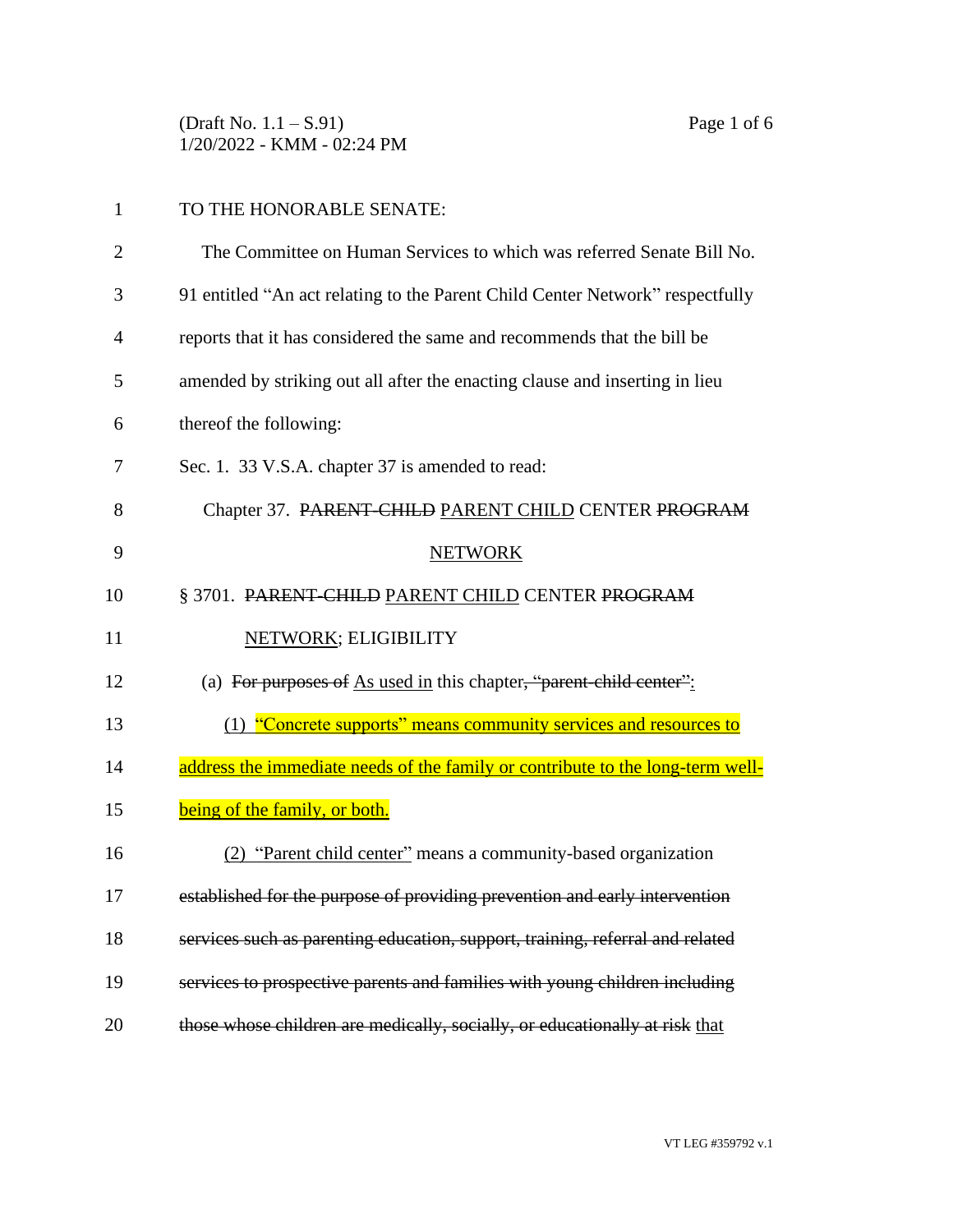(Draft No. 1.1 – S.91) Page 2 of 6 1/20/2022 - KMM - 02:24 PM

| $\mathbf{1}$   | serves as a central hub and lead provider of primary prevention services for    |
|----------------|---------------------------------------------------------------------------------|
| $\overline{2}$ | families with young children on behalf of the State.                            |
| 3              | (3) "Parent Child Center Network" means an Agency of Human                      |
| $\overline{4}$ | Services' community partner composed of designated parent child centers that    |
| 5              | ensures accountability and collaboration among designated parent child          |
| 6              | centers.                                                                        |
| 7              | (b) The Secretary of Human Services shall:                                      |
| 8              | (1) upon applications made annually, award grants to eligible parent-           |
| 9              | child centers;                                                                  |
| 10             | (2) establish, by rule, a formula for determining the amount of grants          |
| 11             | awarded under this chapter and minimum eligibility standards for such awards    |
| 12             | The Parent Child Center Network may recommend to the Secretary of Human         |
| 13             | Services or a designee one or more new parent child centers for designation     |
| 14             | every six years. Upon receipt of the Network's recommendations, the             |
| 15             | Secretary or designee shall review each parent child center recommended for     |
| 16             | designation to ensure it meets the criteria set forth in subsection (c) of this |
| 17             | section. A parent child center recommended by the Network and determined        |
| 18             | to meet the criteria in subsection (c) of this section by the Secretary or a    |
| 19             | designee shall be deemed a designated parent child center.                      |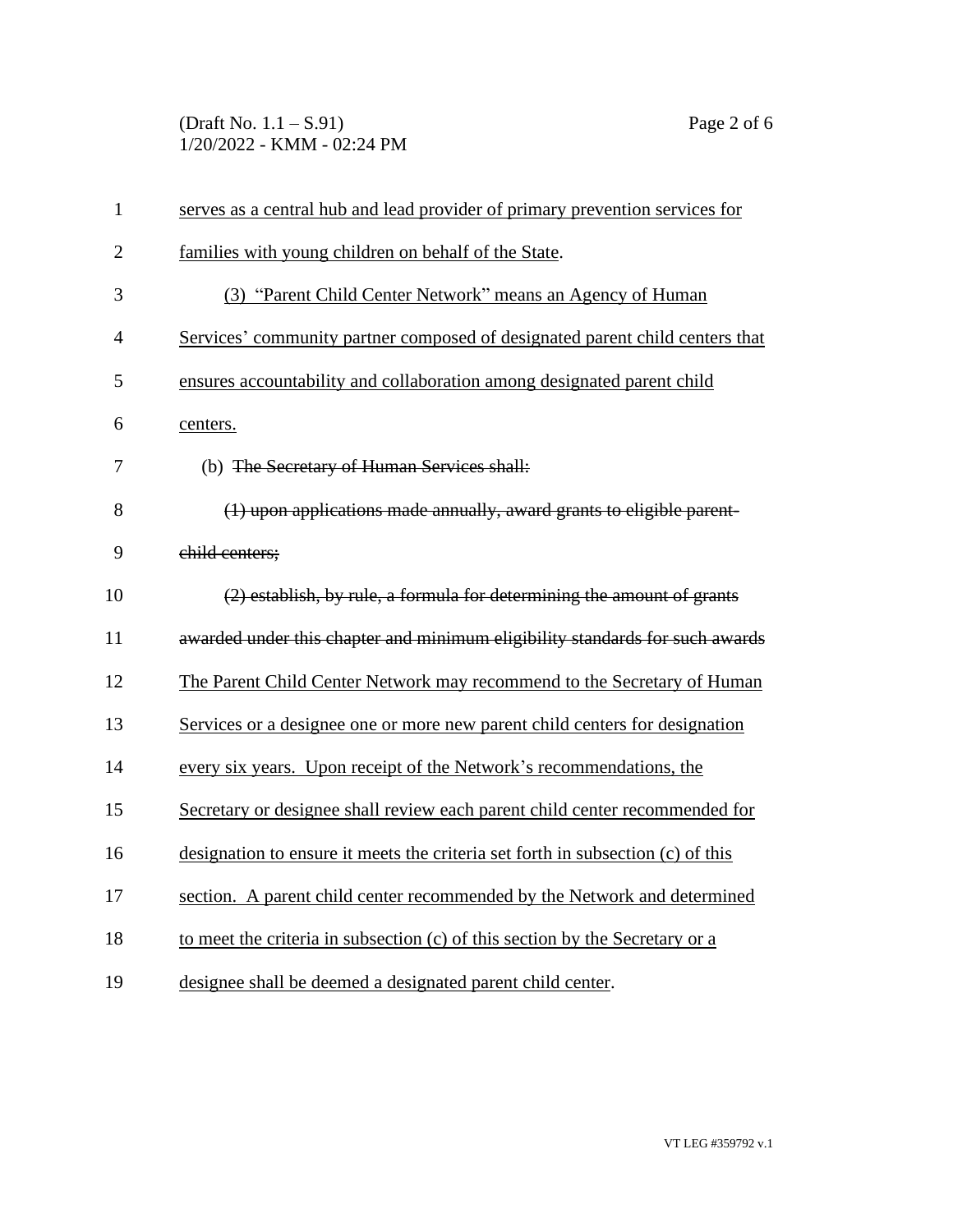## (Draft No. 1.1 – S.91) Page 3 of 6 1/20/2022 - KMM - 02:24 PM

| $\mathbf{1}$   | (c) In order to be eligible for $a$ grant under this chapter, a parent-child  |
|----------------|-------------------------------------------------------------------------------|
| $\overline{2}$ | eenter designation pursuant to subsection (b) of this section, a parent child |
| 3              | center shall:                                                                 |
| 4              | (1) Receive some funding from one or more private, local, or federal          |
| 5              | source. Contributions in kind, whether material, commodities, transportation, |
| 6              | or office space, may be used to satisfy the contribution requirement of this  |
| 7              | subdivision.                                                                  |
| 8              | (2) Qualify for tax exempt status under the provisions of Section $501(c)$    |
| 9              | of the Internal Revenue Code.                                                 |
| 10             | (3) Have parent representation on its board of directors.                     |
| 11             | (4) Represent a designated geographic catchment area.                         |
| 12             | (5) Complete a peer review every three years, which shall be conducted        |
| 13             | by the Parent Child Center Network.                                           |
| 14             | (6) Provide each of the eight core services set forth in subsection (d) of    |
| 15             | this section.                                                                 |
| 16             | Indicate an intention to participate in the Parent Child Center               |
| 17             | Network as a member.                                                          |
| 18             | (8) Work to achieve population level quality of life outcomes related to      |
| 19             | children and families pursuant to 3 V.S.A. § 2311.                            |
| 20             | (d) A parent-child center funded under this chapter shall:                    |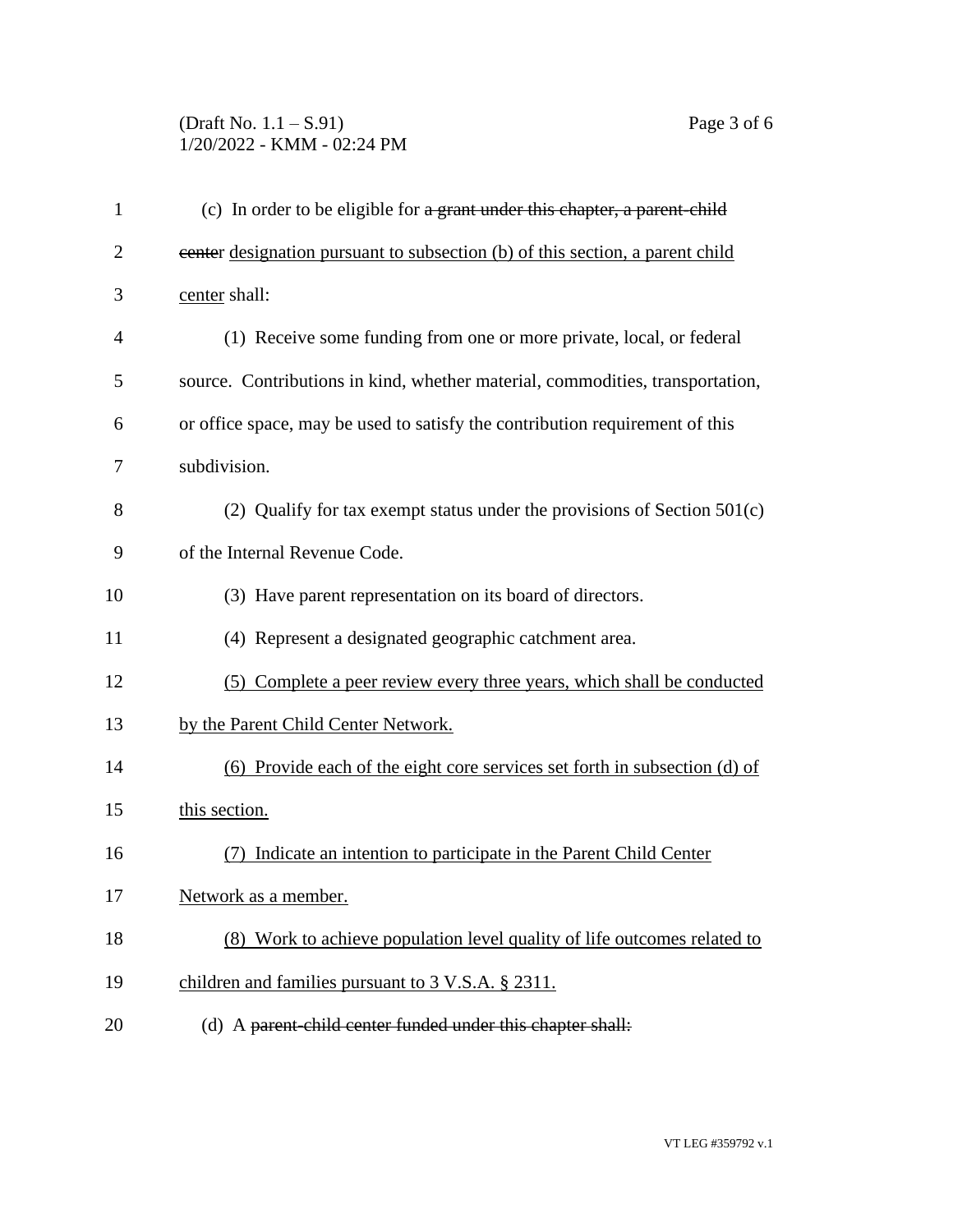## (Draft No. 1.1 – S.91) Page 4 of 6 1/20/2022 - KMM - 02:24 PM

| $\mathbf{1}$   | (1) provide leadership in the coordination of services for families with        |
|----------------|---------------------------------------------------------------------------------|
| $\overline{2}$ | other community service providers;                                              |
| 3              | (2) provide such financial or programmatic information as may be                |
| $\overline{4}$ | necessary to enable the Secretary of Human Services to evaluate the services    |
| 5              | provided through grant funds, the effect of such services on consumers of these |
| 6              | services and an accounting of the expenditure of grant funds;                   |
| 7              | (3) participate in an annual peer review process conducted by the parent-       |
| 8              | child center network and the Agency of Human Services designated parent         |
| 9              | child center shall provide the following eight core services:                   |
| 10             | $(1)$ home visits;                                                              |
| 11             | (2) early childhood services;                                                   |
| 12             | (3) parent education;                                                           |
| 13             | (4) playgroups;                                                                 |
| 14             | (5) parent support groups;                                                      |
| 15             | (6) concrete supports;                                                          |
| 16             | (7) community development; and                                                  |
| 17             | (8) resources and referrals.                                                    |
| 18             | (e) Any parent child center in existence on January 1, 2021 shall be deemed     |
| 19             | to meet the designation criteria in subsection (c) of this section.             |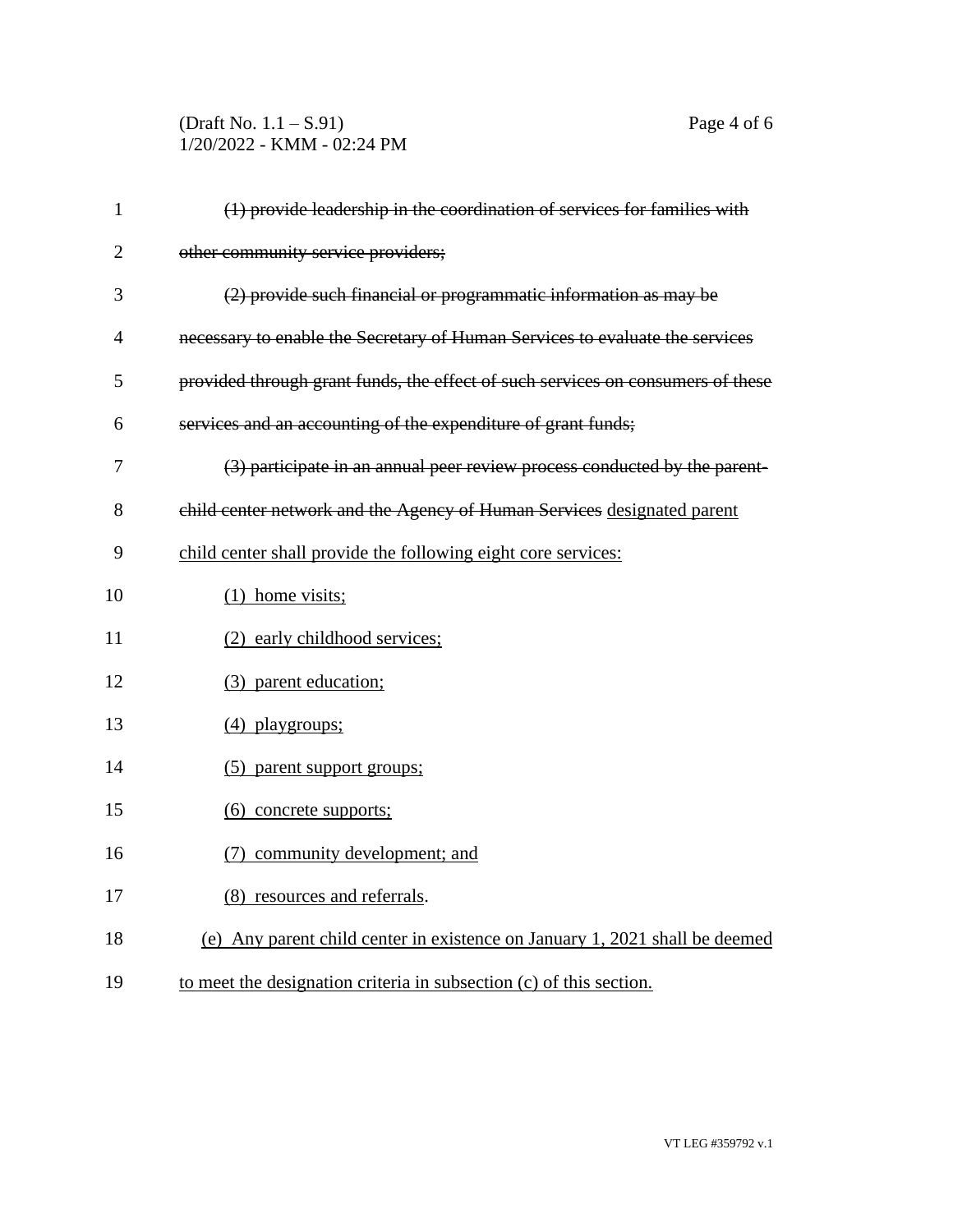(Draft No. 1.1 – S.91) Page 5 of 6 1/20/2022 - KMM - 02:24 PM

| 1              | § 3702. FUNDING                                                                     |
|----------------|-------------------------------------------------------------------------------------|
| $\overline{2}$ | (a) The Secretary of Human Services shall annually disperse a joint                 |
| 3              | appropriation for all parent child center services to the Parent Child Center       |
| 4              | Network, which shall distribute funding to each designated parent child center.     |
| 5              | Notwithstanding subsection (c) of this section, any increases to base funding       |
| 6              | shall be based on increased community need, the provision of additional             |
| 7              | services, or the designation of a new parent child center.                          |
| 8              | (b) The Parent Child Center Network shall work in partnership with the              |
| 9              | Agency of Human Services to develop appropriate measures of accountability          |
| 10             | and to provide any financial or programmatic information as may be necessary        |
| 11             | to enable the Secretary to evaluate the services provided through grant funds,      |
| 12             | the effect of services on consumers, and an accounting of the expenditure of        |
| 13             | grant funds.                                                                        |
| 14             | (c) In determining the annual appropriation for the Parent Child Center             |
| 15             | Network, the Secretary may employ an annual inflation factor using the              |
| 16             | <b>Employment Cost Index for total compensation for private industry workers in</b> |
| 17             | New England as published by the U.S. Bureau of Labor Statistics for the 12-         |
| 18             | month period ending in September of the most recent calendar year.                  |
| 19             | Sec. 2. APPROPRIATION                                                               |
| 20             | In fiscal year 2023, a \$1,500,000.00 appropriation shall be added to the           |
| 21             | existing base of \$3,350,000.00 for a total base appropriation of \$4,850,000.00    |